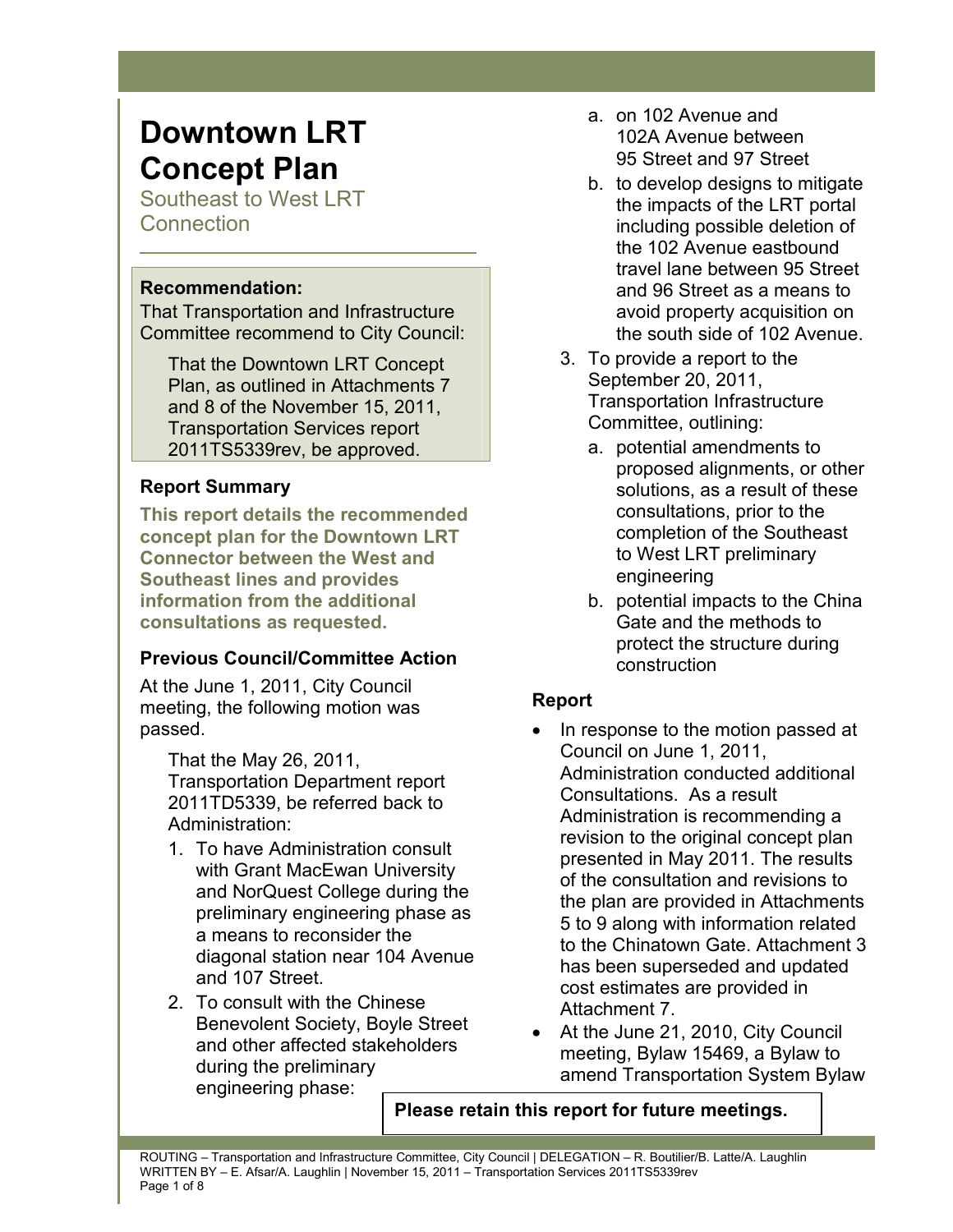15101 was approved. This Bylaw amendment defined the LRT route through the Downtown that connected the Southeast and West LRT lines.

- In June 2010, City Council approved the Downtown LRT Corridor which was the first of two steps in completing the concept plan. Since that time, Administration has been developing more details to refine the alignment of the LRT within the corridor.
- The development of the recommended concept plan has involved additional engineering and public involvement to evaluate various options of the alignment within the corridor. Details of the Downtown LRT Concept Plan are outlined in Attachments 1 and 2.
- Transportation Department provided a status update and draft concept plan to the Downtown LRT planning process at the December 8, 2010, Transportation and Public Works Committee meeting. Additional planning work was completed in early 2011 to update and refine the plan. Transportation Department is presenting the final recommended plan based on this additional work.
- The identification and evaluation of the Downtown LRT Corridor was undertaken in conjunction with the Quarters Development Team and the development of the Capital City Downtown Plan. The Downtown LRT Connector was identified in the Capital City Downtown Plan as one of the "Catalyst Projects" to support new development and improved public spaces, and a more vibrant and pedestrian oriented Downtown.
- The City intends to use the Downtown LRT as a 'city shaper'

that will encourage new development of under utilized and vacant land, promote pedestrian scale development with active street-facing frontages, and provide the basis for more attractive, functional, and valued public spaces.

### Downtown LRT Concept Plan

- The Downtown LRT Connector concept planning commenced in July 2010, with the project team undertaking the development of a number of alignment and stop options to determine the optimal stop and street configuration to maximize the opportunities for transit, pedestrian, and bicycle improvements. The recommended alignment is for the LRT to continue from the West LRT down the centre of 104 Avenue, along the west side of 107 Street, and along the north side of 102 Avenue connecting to the Southeast LRT.
- The 102 Avenue right of way is narrow, making it difficult to provide the surface LRT, associated stops, and also provide continuous auto travel lanes. To accommodate all the desired modes in the corridor, a corridor hierarchy was developed. This hierarchy outlines the priority of the corridor to be transit, pedestrians, bicycles, and auto, in that order. As a result, the recommended plan includes a combination of one-way auto traffic (eastbound) and two-way bicycle traffic along 102 Avenue.
- The study team conducted consultations with both internal and external stakeholders in early 2011 to refine the plan where required. Changes to the Downtown LRT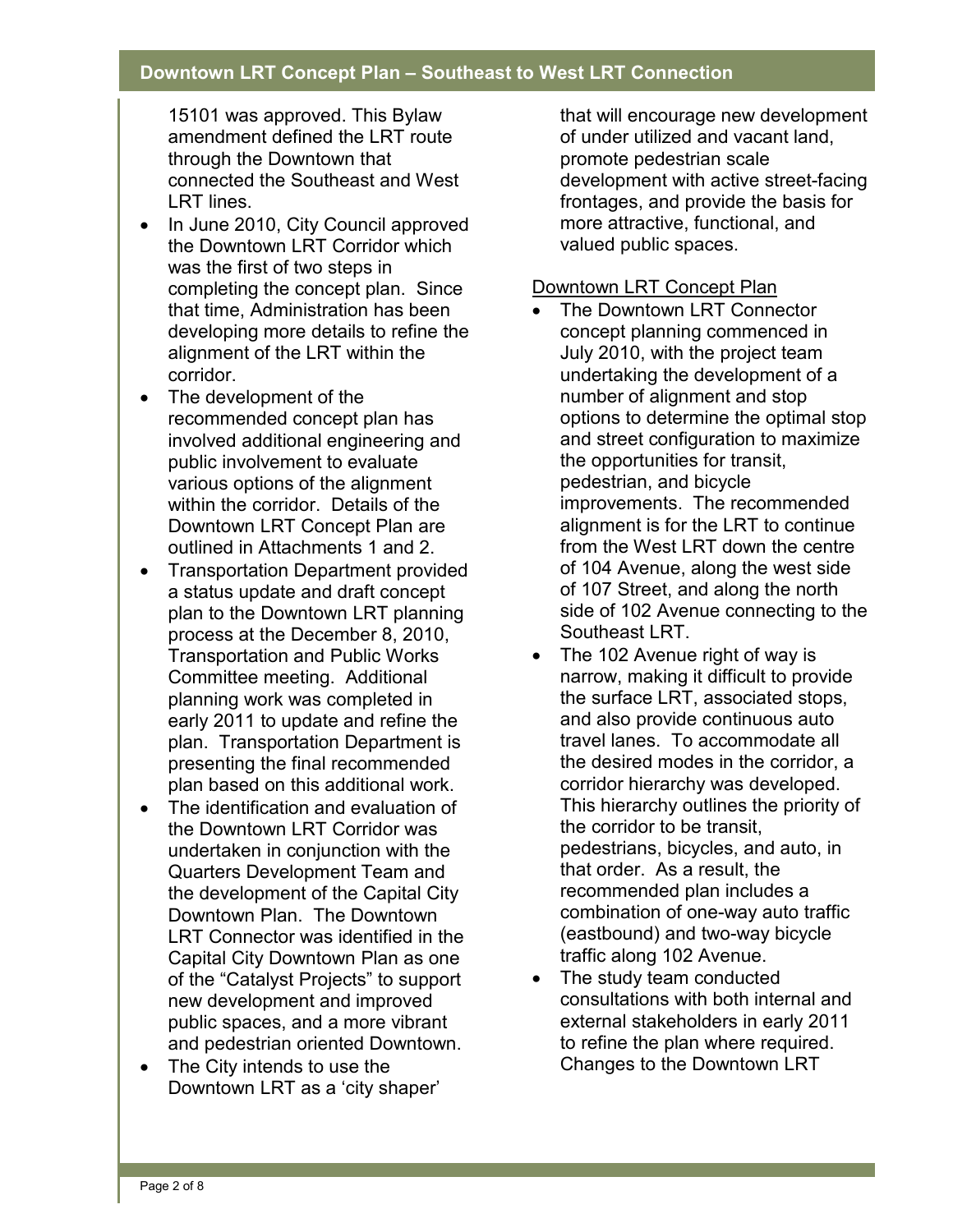Concept Plan from what was presented in December 2010 are:

- The previously named Campus Stop has been moved to 107 Street between 104 and 103 Avenue and is now referred to as 107 Street Stop.
- A single LRT vehicle staging track has been provided on the west side of 107 Street between 102 Avenue and Jasper Avenue.
- A dedicated two-way cycle lane has been provided on 102 Avenue between 107 Street and 99 Street.
- A continuous eastbound traffic lane has been provided on 102 Avenue between 107 Street and 95 Street.
- Additional turning movements provided where possible on 102 Avenue.
- On-street parking provided on 102 Avenue where possible.
- Parking/loading provided between 96 and 95 Street.
- Dedicated pedestrian crossing provided west of 95 Street across 102 Avenue.
- There are five stops identified in the Downtown section of the LRT. For each proposed stop, various options were developed that focused upon the arrangement at each stop. The options are outlined in Attachments 1 and 2. The following outlines the recommended stop locations and alignment configuration.

# *Warehouse/Campus District*

• The 107 Street stop is located on the west end of Downtown and is to serve the warehouse/campus district, including Grant MacEwan University and NorQuest College.

- The proposed stop is along the west side of 107 Street between 104 Avenue and 103 Avenue. This alignment results in property requirements on 107 Street and 104 Avenue, but provides convenient access for both Grant MacEwan University and NorQuest College. This configuration also provides opportunities for redevelopment on the site in the proximity of the station.
- The proposed staging track is planned on 107 Street, south of 102 Avenue. This track can be used to store additional trains to allow for operational flexibility and will ultimately become part of the future Downtown LRT circulator.
- The next stop is located on 102 Avenue, between 105 and 106 Streets. This provides a stop as far west as possible on 102 Avenue and provides walking links through to Jasper Avenue and Corona Station.
- The 105/106 Street stop is on the north side of 102 Avenue, occupying much of the block between 105 and 106 Street. For this block, auto capacity is reduced to one lane eastbound, enabling dedicated bicycle lanes to be provided adjacent to the LRT track. There are partial property impacts at the northeast corner of 107 Street and 102 Avenue.

#### *City Centre West*

This stop serves the commercial district including City Centre West/East, Don Wheaton YMCA, and Manulife Place. The stop is located on the north side of 102 Avenue with the platform located adjacent to 101 Street. This stop provides connectivity to the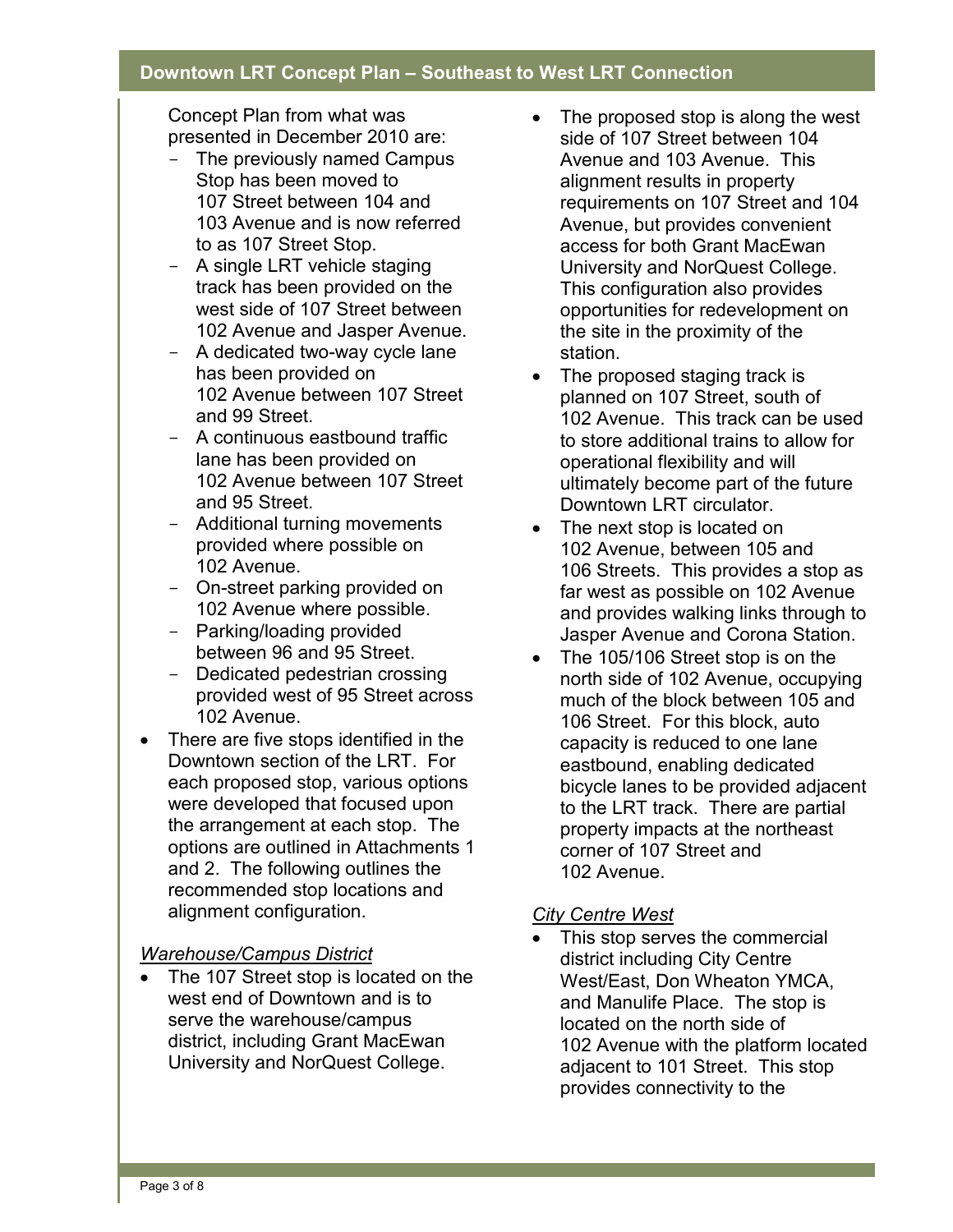commercial core, walking links to Jasper Avenue, interchange with bus service on 101 Street, and future connectivity to the potential Downtown arena/entertainment district.

• The recommended concept plan provides one eastbound vehicle lane from 103 to 101 Street. This maintains vehicle access and circulation near this stop.

#### *Churchill Square*

- The purpose of this stop is to offer a direct interchange with the existing LRT line and provide access to the arts and civic district within the Downtown. The proposed stop will be located between 100 and 99 Streets. This configuration maintains eastbound auto access and provides dedicated two-way bicycle lanes.
- The stop also considers the closure of 99 Street between 102 Avenue and 102A Avenue. The closure would provide further opportunities to improve the public realm, creates a new direct connection to the Churchill LRT Station, and simplifies the intersection configurations on 102 Avenue. The bicycle route along 102 Avenue will be rerouted onto 99 Street and then along 102A Avenue into the Quarters District.

#### *The Quarters*

This stop is on the east end of Downtown serving the Quarters District area and the location was developed in conjunction with the Quarters Development Team. It is located on the north side of 102 Avenue, west of 96 Street, where it provides the greatest opportunity for the LRT to act as a

stimulus for redevelopment in the area.

• 102 Avenue would accommodate an eastbound lane between 97 Street and 96 Street. East of 96 Street twoway traffic is accommodated on 102 Avenue and connects to Jasper Avenue as a right-in/right-out. This will provide local access and maintains street parking for the businesses along the block.

#### Property Acquisition

- Minimizing property acquisition has been a guiding principle for the design of the Urban LRT System. However, there are instances where additional property is required to accommodate the system.
- The approach used in assessing property needs involved first examining the potential for a partial taking. Where it was determined that the partial taking required was detrimental to the property or a building was impacted, the entire parcel was identified.
- The property requirements have been identified in Attachment 2. Typically, a two-year lead time for property negotiations is required in order to allow the owners sufficient time to negotiate an agreement.
- Property is required to accommodate the 107 Street stop, which impacts the property on the southwest corner of 107 Street and 104 Avenue. The 105/106 Street stop impacts a small portion of property along the south side of 102 Avenue. This is currently a surface parking lot. To accommodate two-way traffic on 102 Avenue east of 96 Street, property is required along the south side of 102 Avenue.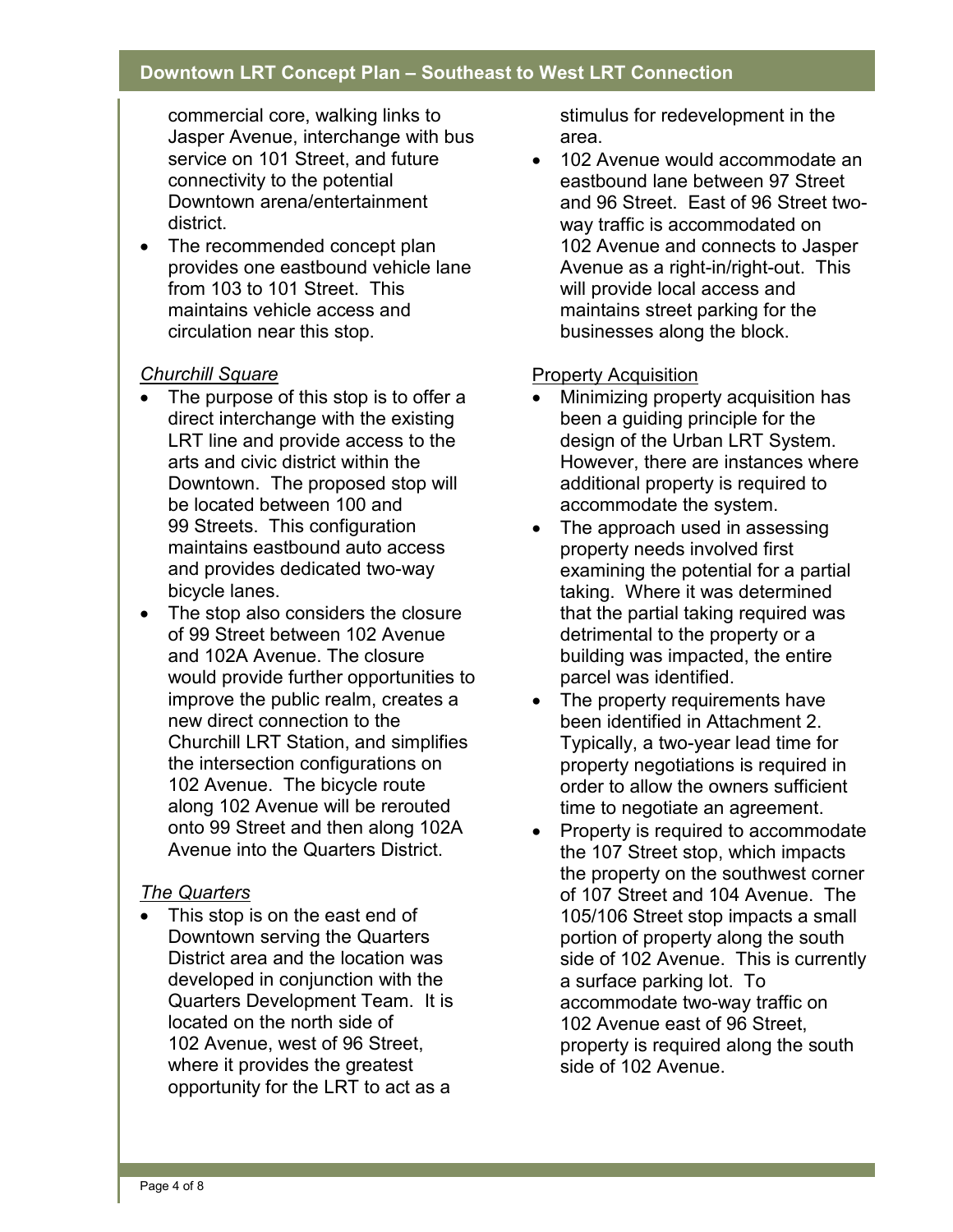#### Traffic/Access Modifications

- The road network within the Downtown consists of a typical grid network, providing traffic with multiple routes. The main arterial routes running north/south within the Downtown include 101,105, and 109 Streets, the latter providing connectivity to the High Level Bridge over the North Saskatchewan River. In the east/west direction, 104 Avenue and Jasper Avenue are the main arterial routes into the Downtown.
- Traffic analysis was completed to determine overall adjustments and impacts to traffic movement in the Downtown, related to the introduction of the new LRT. The analysis was developed using model data, updated to reflect the inclusion of the proposed LRT (Downtown, West, and Southeast). The road network within the Downtown currently provides an adequate level of service. The inclusion of the future LRT will result in increases in delay and congestion, but within levels found within Downtown centres in other major cities.
- The development of the LRT routes and the use of existing road space within the identified corridors results in reduced traffic volumes within the LRT corridors, with some reassignment of traffic to other routes. The new LRT routes themselves will provide people with improved and new journey opportunities, reducing the reliance of the private car into the Downtown.
- The reduced capacity on 102 Avenue is manageable because of the proximity to corridors such as Jasper Avenue, 103 Avenue, and

104 Avenue. 102 Avenue will no longer function as a through arterial roadway and in combination with 103 Avenue, it will operate primarily as an internal circulation roadway west of 100 Street within the Downtown.

- The project team identified that all of 103 Avenue should be converted to two-way operation to provide a more complete parallel corridor to that of 102 Avenue.
- Accommodating existing access patterns to businesses are also impacted with the implementation of the street running LRT. For the approach to access management, the project utilized the assumption that all crossings of the LRT tracks occur at a controlled intersection and turning movements require a protected turning signal.
- Existing accesses that can be maintained, but are not signal controlled are converted to right in/right out movements.
- This philosophy requires a continued assessment of the larger transportation network and incorporating a series of "off route" intersection improvements to enhance capacity for routes paralleling the LRT corridor or provide better neighbourhood access/egress from/to the arterial road network.

#### Noise and Vibration

The areas adjacent to the corridor in the Downtown do not meet the Urban Traffic Noise Policy (C506) based on the types of land uses identified in the policy. Therefore, noise measurements and modelling were not completed and noise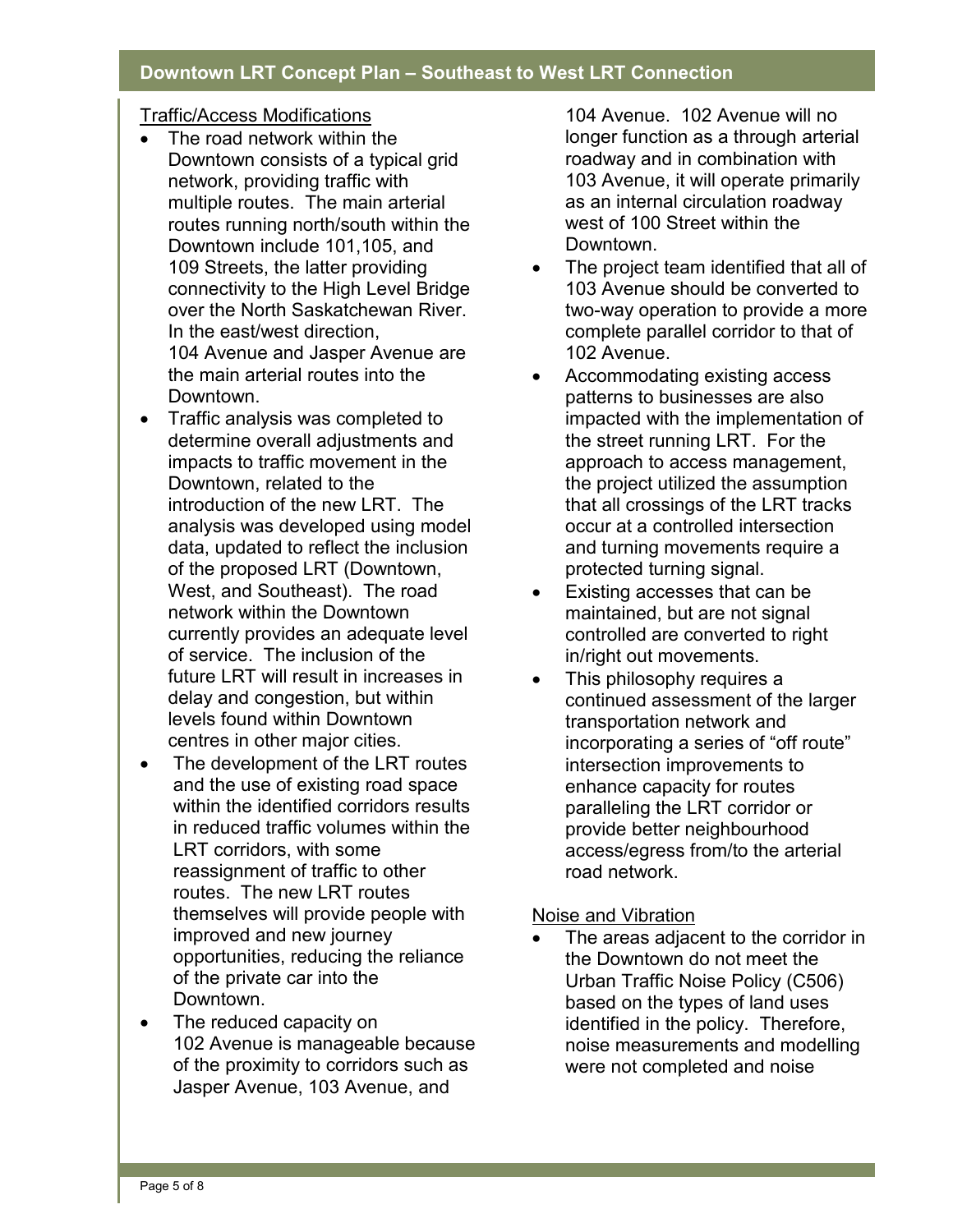attenuation measures are not required.

- Operation of LRT vehicles through sharp turns in the track can generate noise. This type of track arrangement is required on the route at 102 Avenue and 107 Street. To alleviate the potential impact, the LRT vehicle would operate at slow speeds and can, if required, be fitted with a wheel dampening system to reduce wheel noise. These measures, in conjunction with good design and maintenance of the alignment, should reduce the generation of noise and the associated impacts.
- The only identified location where additional measures will need to be considered is alongside the Winspear and Citadel Theatres. At this location, consideration should be given to the use of a form of track construction that reduces ground borne vibration.

#### Pedestrian and Cycling

- Developing the Downtown LRT alignment has placed an emphasis on the LRT stops becoming focal points for pedestrian activity. Connectivity and improvement to existing walk links have been considered within the concept design. These include improved sidewalks to improve the walkability and space available to LRT passengers and the local community.
- The Capital City Downtown Plan identifies 102 Avenue as a central pedestrian spine and a provision of a cycle route along 102 Avenue. The proposal for the LRT along the corridor provides enhanced pedestrian facilities and a dedicated

cycling lane along 102 Avenue and 102A Avenue. The recommended plan proposes that the two-way cycle lane travels adjacent to the LRT tracks. The dedicated bicycle lanes will turn north onto 99 Street and continue east into the Quarters District on 102A Avenue.

#### Cost Estimates

• The conceptual cost estimate for the extension is approximately \$155 million in 2011 dollars. The estimated cost including inflation is approximately \$180 million based on completing construction by 2016. This estimate includes property acquisition, engineering, and construction administration. A cost breakdown is presented in Attachment 3.

#### Land Use Opportunities

- The Downtown LRT is a catalyst project within the Capital City Downtown Plan and as such, the corridor and the recommended LRT alignment has been developed to support the four following policies of the Capital City Downtown Plan:
	- Sustainable
	- Vibrant
	- Well-Designed
	- Accessibility
- The recommended LRT alignment will help support development along the corridor, such as at Grant MacEwan University and NorQuest College. The 107 and 106/105 Street stops are both centred on areas of the Downtown that are currently less well developed, which should increase the desirability of development around these two locations, helping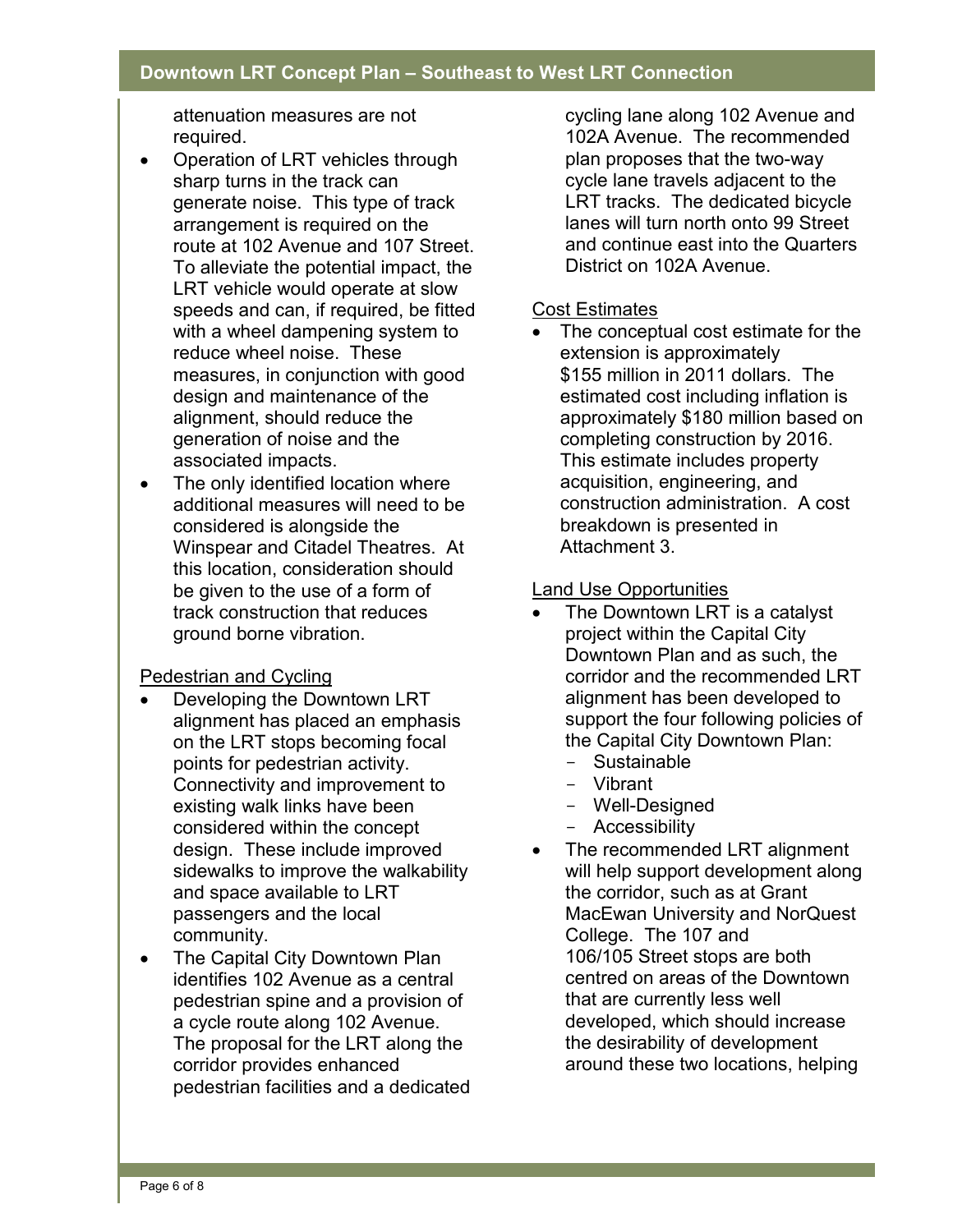to generate development within the Warehouse/Campus District.

• The location of the 107 Street stop will offer the City with the opportunity to encourage Transit Oriented Development in combination with the LRT stop.

# **Policy**

LRT planning and construction is consistent with policies identified in the Transportation Master Plan.

## **Corporate Outcomes**

LRT planning and construction aligns with the City's ten-year strategic goals of shifting its transportation mode and transforming Edmonton's urban form.

## **Public Consultation**

- A public involvement process was completed in accordance with the Public Involvement Policy C513. Over 450 participants attended open houses, presentations, and small group meetings. A detailed outline of the public involvement activities and themes is outlined in Attachment 4.
- The process for the Downtown LRT Project included three major stages. In September 2010, a number of options were presented and discussed with a broad range of stakeholders at presentations and in small group meetings. This input was considered along with a technical study and the City's long term policy goals to develop a draft LRT Concept Plan that was presented for further feedback through a questionnaire at an open house held in November 2010. After the draft plan was presented at the Transportation and Public Works Committee meeting in December 2010, further stakeholder

consultation was completed with both internal and external stakeholders in early 2011. These consultations were in the form of in person meetings with key stakeholders. An information session was held on April 28, 2011, where additional public input was received.

- Almost half of the respondents (47%) who completed the open house survey (November 2010) indicated they were satisfied with the draft LRT Concept Plan, 27% indicated they were neutral, and 26% indicated they were dissatisfied.
- The results from the April 28, 2011, information session showed that 72% of those that submitted questionnaires strongly agreed or agreed the information presented was useful and informative, 68% felt the information was easy to understand, and 52% agreed or strongly agreed they were able to find satisfactory answers to their questions. Twenty Five percent of the respondents indicated they were very satisfied or satisfied with the recommended LRT Concept Plan, 33% indicated they were neutral, and 33% indicated they were dissatisfied.
- Participants who were satisfied with the recommended LRT Concept Plan most frequently stated it was a good plan that was well balanced to consider the needs of many stakeholders, that the plan needs to move forward, and that they see benefits from reducing road capacity and enhancing pedestrian focus. Those who indicated dissatisfaction were most likely to be concerned about the impact of reduced roadway capacity on car and traffic congestion, and they noted concerns regarding stop locations and bus